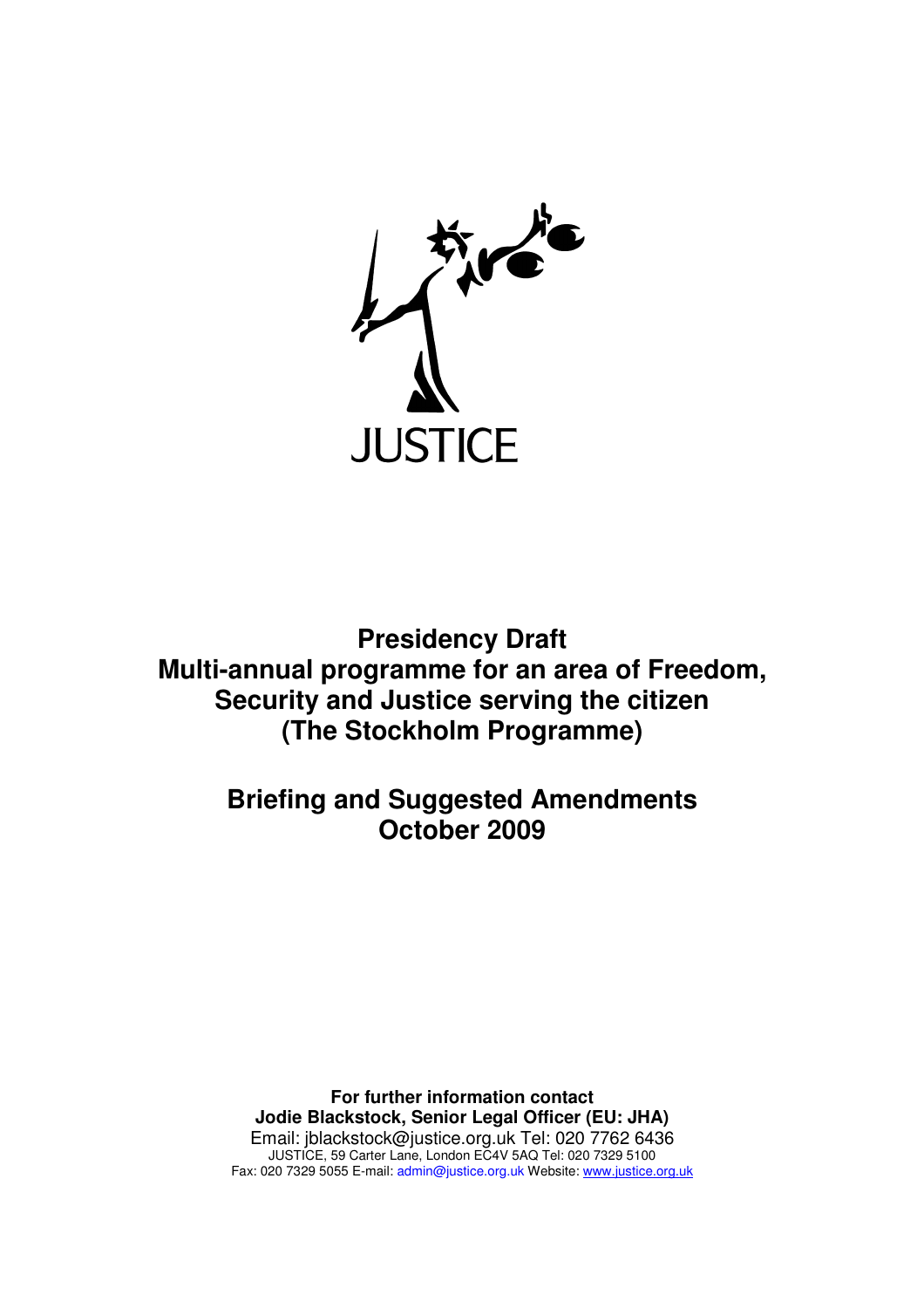#### **Introduction and summary**

- 1. JUSTICE is a British-based human rights and law reform organisation, whose mission is to advance justice, human rights and the rule of law. JUSTICE is regularly consulted upon the policy and human rights implications of, amongst other areas, policing, criminal law and criminal justice reform. It is also the British section of the International Commission of Jurists.
- 2. The Swedish Presidency of the EU has produced its draft of the Stockholm Programme, the focus for the area of freedom, security and justice for the years 2010 to 2014 (the Draft). This follows on from the Commission Communication.**<sup>1</sup>** This response seeks to provide JUSTICE's views on the appropriateness of those recommendations and to make suggestions which it is hoped the Council will consider in order to ensure development in this area reflects the principles enshrined in the Treaty on the European Union, the European Convention on Human Rights (the Convention) and the Charter of Fundamental Rights (the Charter). This briefing is intended to highlight JUSTICE's main concerns regarding the Communication. Where we have not commented upon a certain recommendation, that should not be taken as an endorsement of its contents.
- 3. We welcome the developments that have been made in this Draft since the Commission Communication and are pleased to see some of the concerns that we raised in our previous briefing**<sup>2</sup>** have been addressed.
- 4. We make an overall observation as to the style of these drafts which we hope may be considered for the finalised version. It would be immensely helpful for the paragraphs throughout the Draft to be numbered, not only the headings, thereby ensuring that in discussion regarding a particular paragraph, it can be identified.

 $\overline{a}$ 

<sup>&</sup>lt;sup>1</sup> Communication from the Commission to the European Parliament and the Council, An area of freedom, security and justice serving the citizen, COM (2009) 262/4

**<sup>2</sup>** Which can be found on our website at the following address:

http://www.justice.org.uk/images/pdfs/Response%20to%20the%20European%20Commission%20Communication%20on%20an %20ar%85.pdf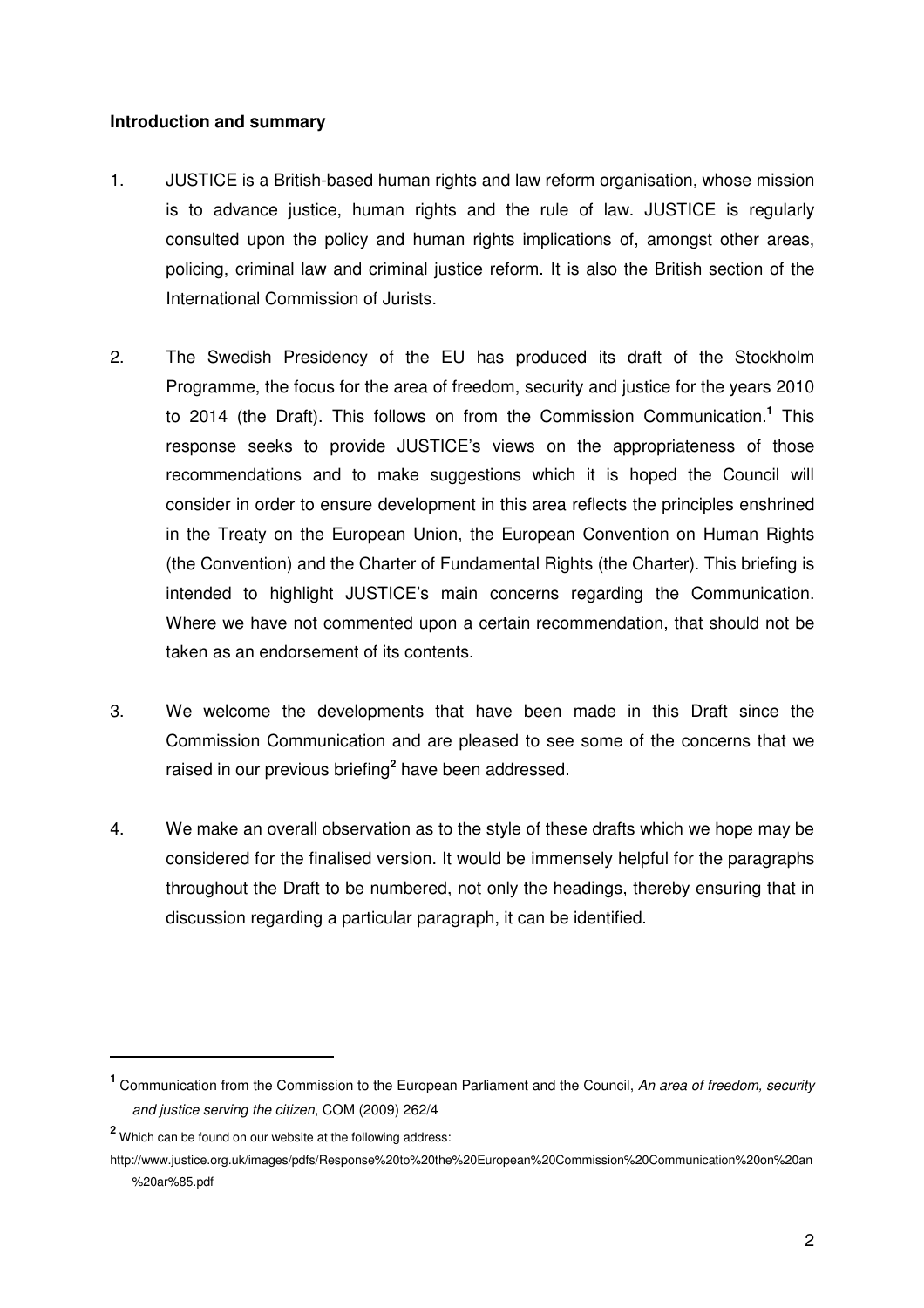# **1.1 Political priorities**

# **A Europe of law and justice:…**

Cooperation between legal professionals should also be improved, and resources should be mobilised to put an end to barriers to the recognition of legal acts in other Member States.

- 5. In our view, it should not be assumed that in all circumstances recognition of legal acts of other Member States is appropriate. This will always be subject to the rule of law and fundamental rights, which may not have been sufficient in the particular action of the Member State concerned. The judicial process requires each act to be subject to scrutiny to ensure compliance with fundamental principles of justice.
- 6. We consider that the sentence should be qualified with 'where appropriate, resources should be mobilised…'

# **1.2 The tools**

- 7. We are very encouraged by this section. It is imperative that effective evaluation of implementation takes place and that all relevant professionals are engaged in this exercise. Where the section mentions an efficient system of follow up, in our view this should be clearly followed by 'amendment of legislation where evaluation shows this to be necessary'.
- 8. At the bottom of page 3 and on to page 4 the Draft,

…calls on all institutions, and in particular the Commission and the Member States, to consider ways to **better communicate the concrete results** of the policy in the area of freedom, security and justice to citizens and practitioners. New tools and legal instruments should be explained. It asks the Commission to devise a strategy on how best to communicate with citizens and to explain to them the added value of the work of the Union and the contents of the Stockholm Programme.

It is the responsibility of the Member States, having adopted legislation, to effectively implement this into national law, and to ensure that its relevant practitioners and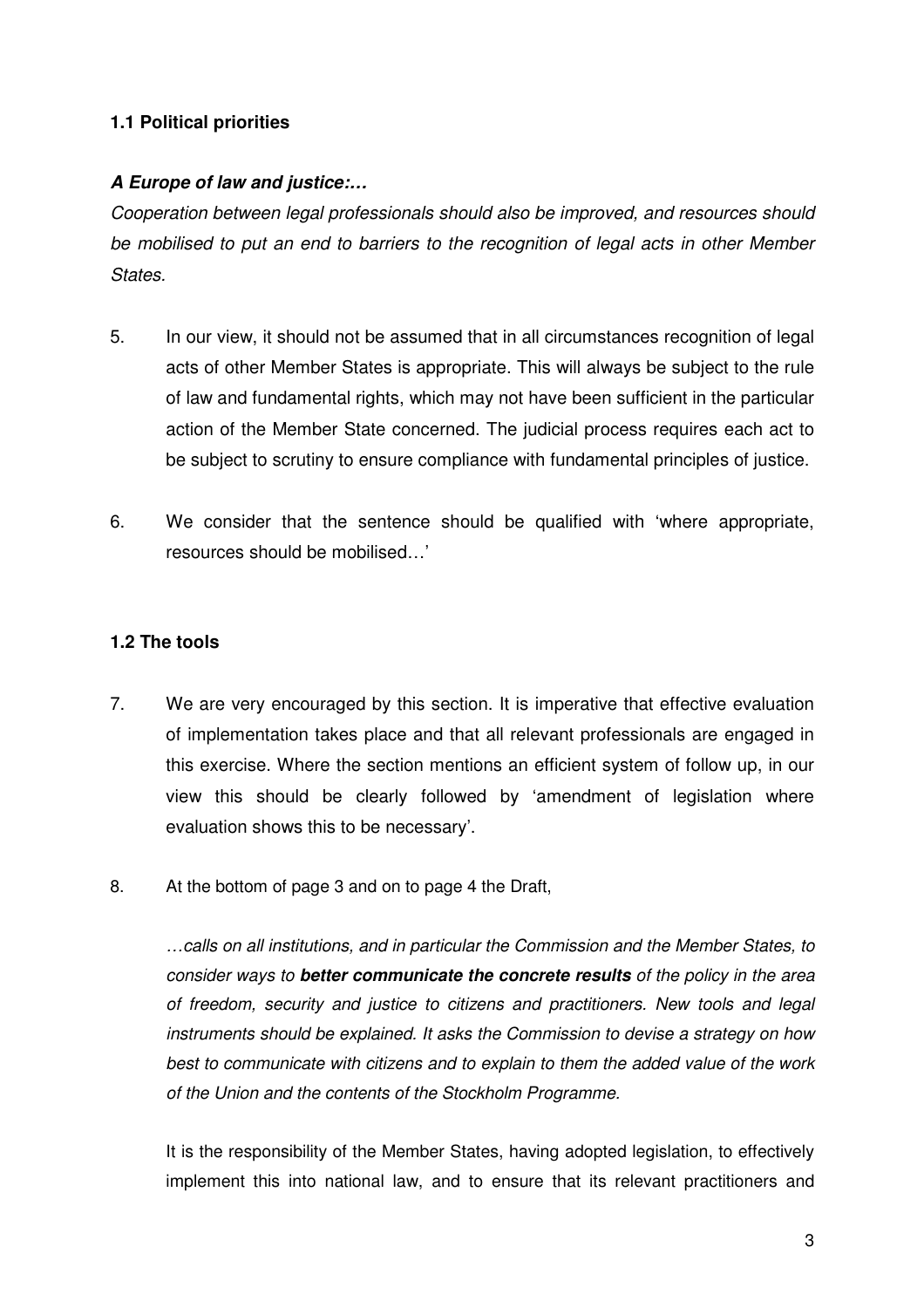citizens understand the developments achieved. This is not clear from the Draft, rather the responsibility appears to be placed with the Commission. Whilst the Commission may propose ways of doing this, in our view the Member States are best placed to decide the most appropriate way of communication, in accordance with informing their citizens of domestic legislation. The resources of the Commission should be limited to considering ways of communicating the policy and future action envisaged under the Stockholm Programme, rather than legislative instruments which require transposition.

# **2. Promoting citizens' rights: a Europe of rights**

# **2.1 A Europe built on fundamental rights**

The case law of the Court of Justice of the European Union and the European Court of Human Rights will be able to develop in step

9. The Draft should be careful to recognise the respective roles of the two Courts and the concerns held by the Member States that the roles may be become confused. The European Court of Human Rights has responsibility for the interpretation of the Convention. The European Court of Justice should not reinterpret that jurisprudential line, but apply Strasbourg decisions to the cases before it and ensure that EU legislation and decision making accords with Convention principles. In our view it would be more appropriate in the context of this paragraph to say 'The case law of the Court of Justice of the European Union should develop in step with the European Court of Human Rights.'

The European Council invites the Commission to…

- ensure that every legal initiative is consistent with fundamental rights by way of strengthening the methodology for a systematic and rigorous monitoring of compliance with the Convention and the Charter of Fundamental Rights
- 10. The Draft provides examples throughout and could propose a practice similar to that contained in the UK Human Rights Act 1998, section 19 which provides that,

(1) A Minister of the Crown in charge of a Bill in either House of Parliament must, before Second Reading of the Bill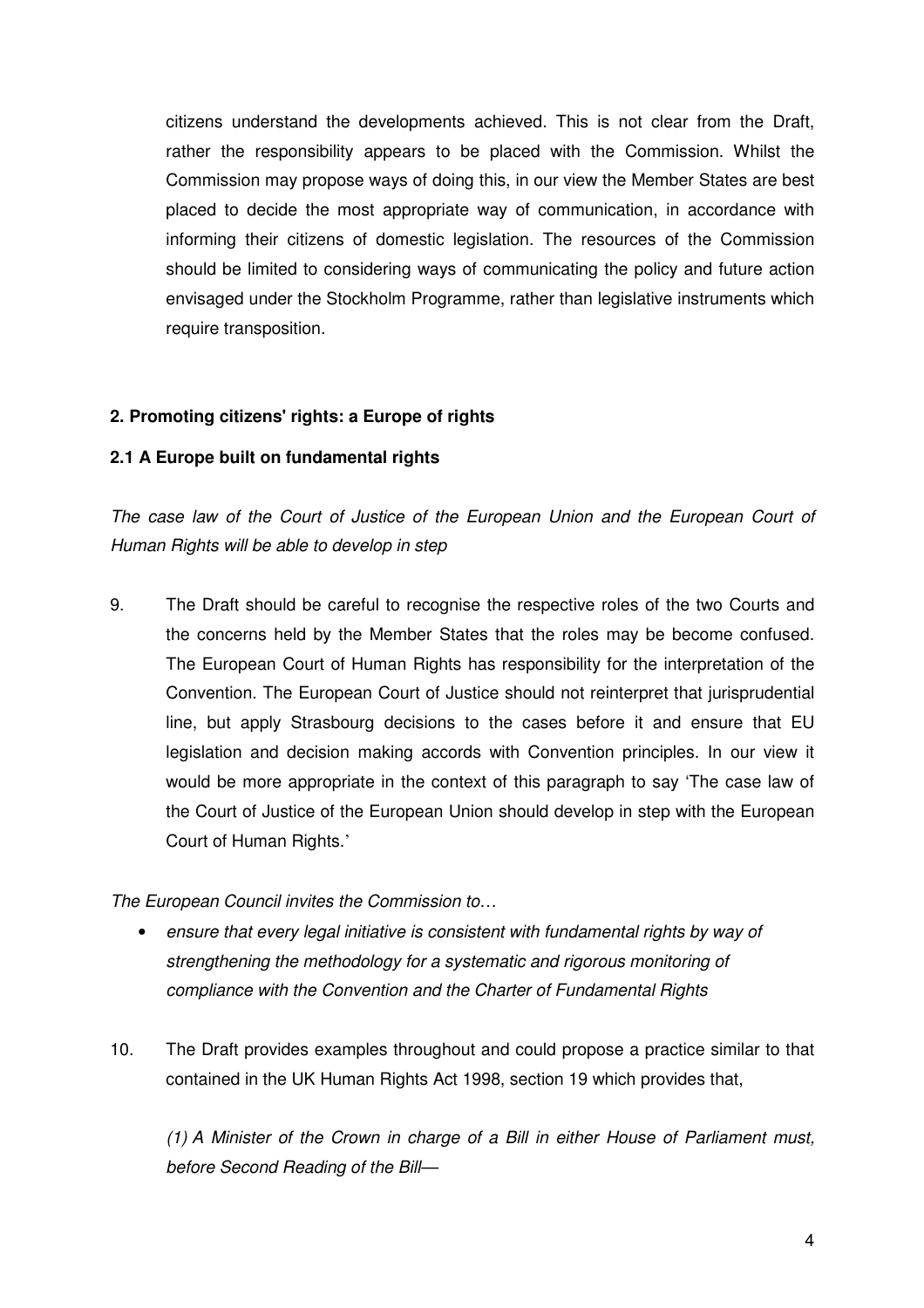(a) make a statement to the effect that in his view the provisions of the Bill are compatible with the Convention rights ( "a statement of compatibility"); or

(b) make a statement to the effect that although he is unable to make a statement of compatibility the government nevertheless wishes the House to proceed with the Bill.

(2) The statement must be in writing and be published in such manner as the Minister making it considers appropriate.

11. To this end, the Commission should be invited to provide a statement at the outset of each explanatory memorandum to the effect that the Convention and the Charter have been complied with.

# **2.3.4 Victims of crime**

12. This section is particular welcome. The Framework Decision**<sup>3</sup>** has not been implemented satisfactorily amongst the Member States and there needs to be effort on developing programmes to support victims, through services such as Victim Support in the UK.<sup>4</sup> These initiatives should be supported through the Funding available under the Programme as indicated. Member States also need to explain why this Framework Decision has not been successful, despite its adoption in the Justice and Home Affairs Council in 2001.

 $\overline{a}$ 

**<sup>3</sup>** Council Framework Decision of 15 March 2001 on the standing of victims in criminal proceedings (2001/220/JHA)

**<sup>4</sup>** http://www.victimsupport.org.uk/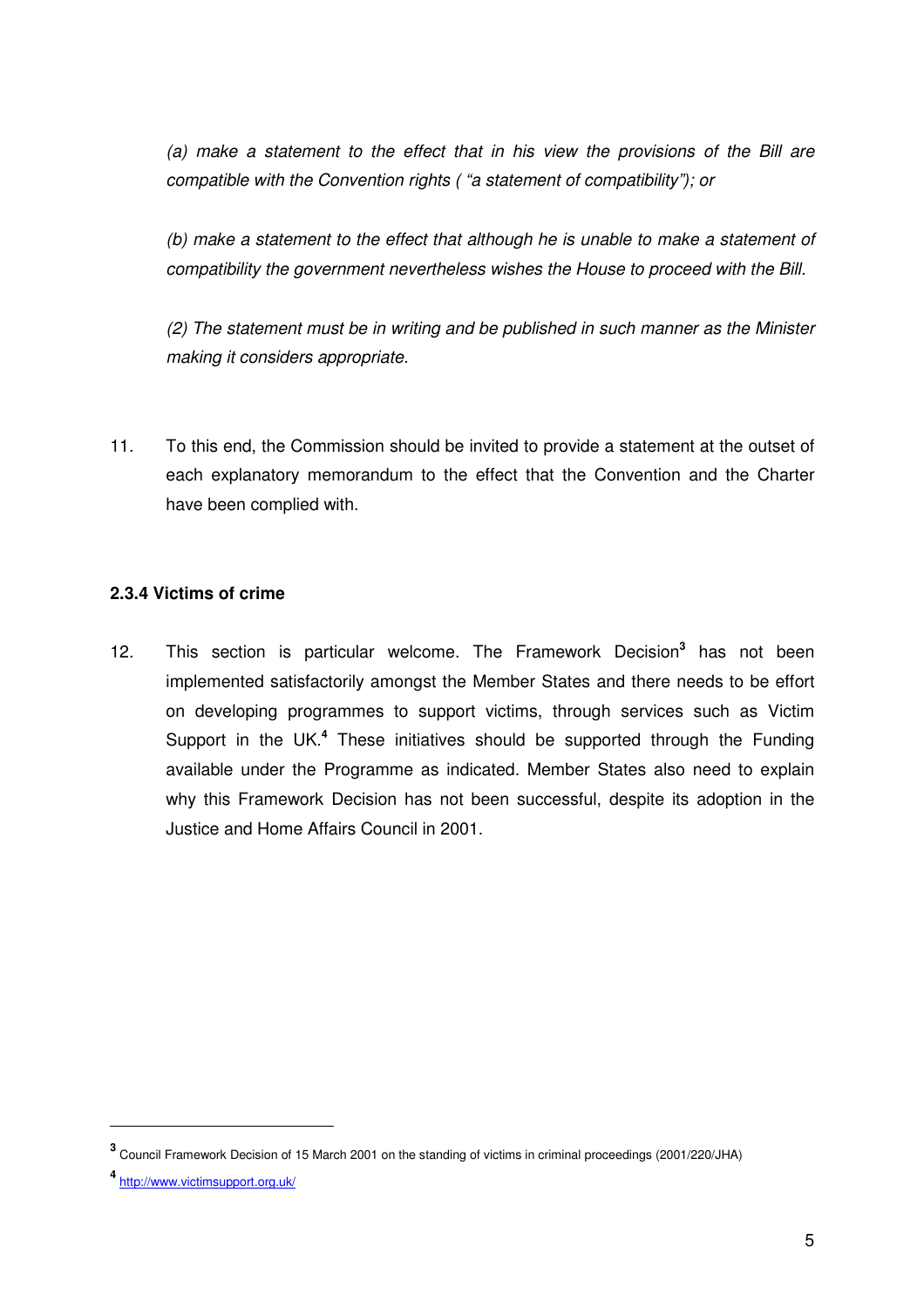#### **2.4 Rights of the individual in criminal proceedings**

The protection of the rights of the individual in criminal proceedings is a fundamental value of the Union, which is essential in order to maintain mutual trust between the Member States and public confidence in the European Union. The European Council therefore welcomes [the adoption] by the Council of the Roadmap on the rights of the individual in criminal proceedings, which will strengthen the rights of the individual in criminal proceedings when fully implemented. That Roadmap will henceforth form part of the present multiannual programme.

13. We welcome the inclusion of this area, and the reference to the Roadmap. Procedural safeguards for defendants in criminal proceedings have been made one of the priorities of the Swedish Presidency because of the urgent and serious need for action in this area. The language is insufficiently clear in our view however as to what is being discussed here. We think, in accordance with ensuring openness and access to information for the citizen, the paragraph should read,

The protection of suspects and accused persons in criminal proceedings is a fundamental value of the Union, which is essential in order to maintain mutual trust between the Member States and public confidence in the European Union. The European Council therefore welcomes [the adoption] by the Council of the Roadmap on the rights of the individual in criminal proceedings, which will strengthen the rights of suspects and accused persons in defending criminal proceedings when fully implemented. The Roadmap forms an integral part of the present multiannual programme and Member States should strive to ensure measures are fully considered within the timeframe of the programme.

# **2.5. Protection of personal data and privacy**

14. Consideration of the protection of personal data is important, and an effort to consolidate existing legislation to make the law clearer and more accessible is welcomed. This section makes no mention of the European Data Protection Supervisor however. He plays an important role in the development of data protection and should be consulted in relation to any enhancements in this area. Cooperation with him, as mentioned with regards to other agencies in the Draft, should be acknowledged.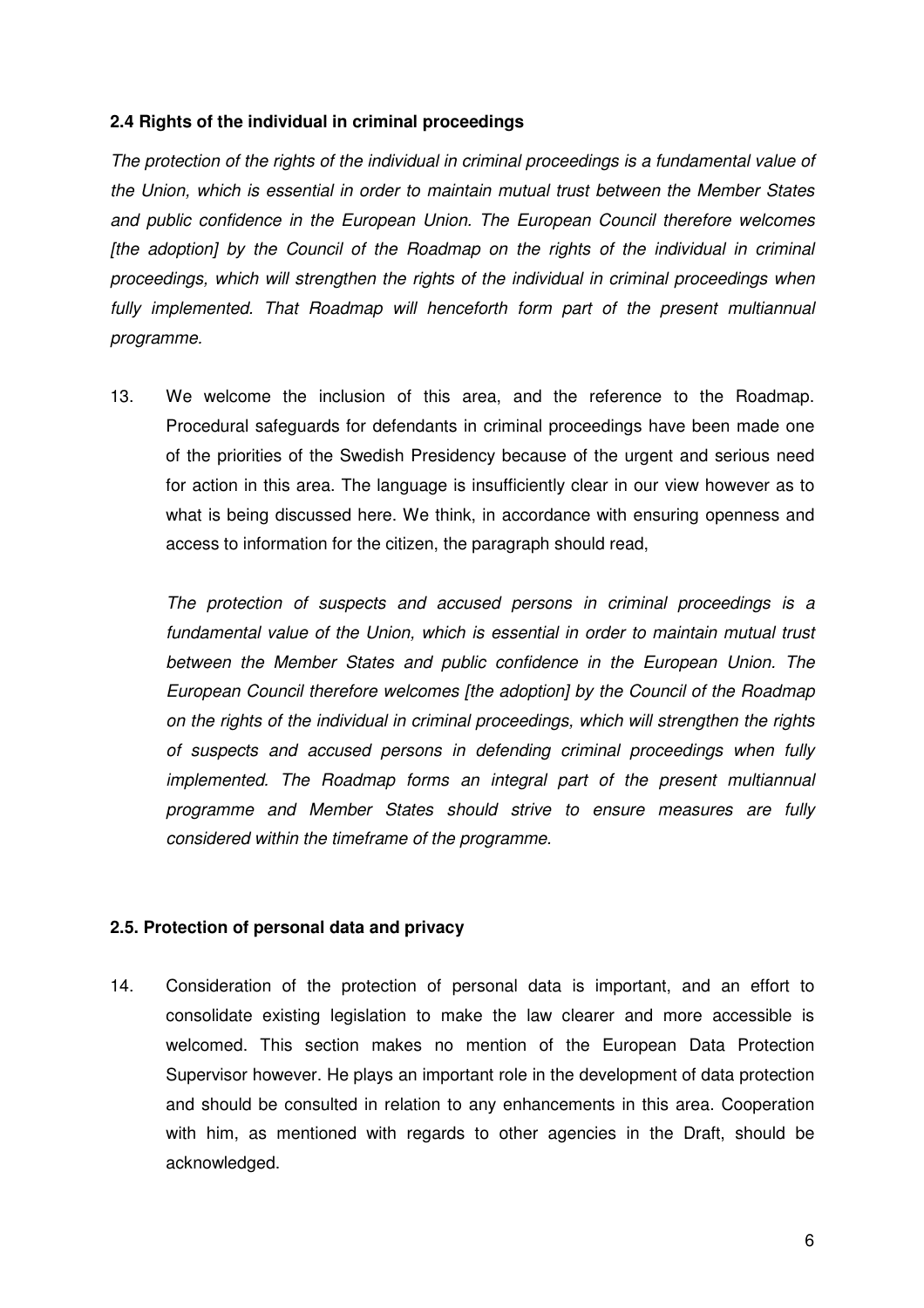# **3. Making people's lives easier: a Europe of law and justice**

The EU should continue to enhance mutual trust in the legal systems of the Member States by establishing minimum rights as necessary for the development of the principle of mutual recognition. The European judicial area must also allow citizens to assert their rights anywhere in the Union by significantly raising overall awareness of rights and by facilitating their access to justice.

15. In our view the use of the word 'rights' is too wide in this section. What is envisaged by this development? Should citizens be assisted in understanding how to bring civil claims in other Member States? Should they be given more information about how to report a crime and how the criminal justice system will work to assist them? Does it encompass provision for victims and witness? Is it a reiteration of the rights of suspects and accused persons? If all of these aspects of access to justice are anticipated, this should be clearly stated in the Draft to avoid future confusion. There is a distinction between ensuring fundamental rights are protected and enabling the justice system to operate clearly and openly.

In this respect, the European Council emphasizes the horizontal importance of e-Justice, which is not confined to specific areas of law. It should be integrated into all areas of civil, criminal and administrative law in order to ensure better access to justice and reinforced cooperation between administrative and judicial authorities.

16. We do not believe that this section actually means e-Justice should be 'integrated' since e-Justice will be an information portal for Member States to add information to. Rather, we think that the appropriate term is 'encompass' to reflect an extension to these areas.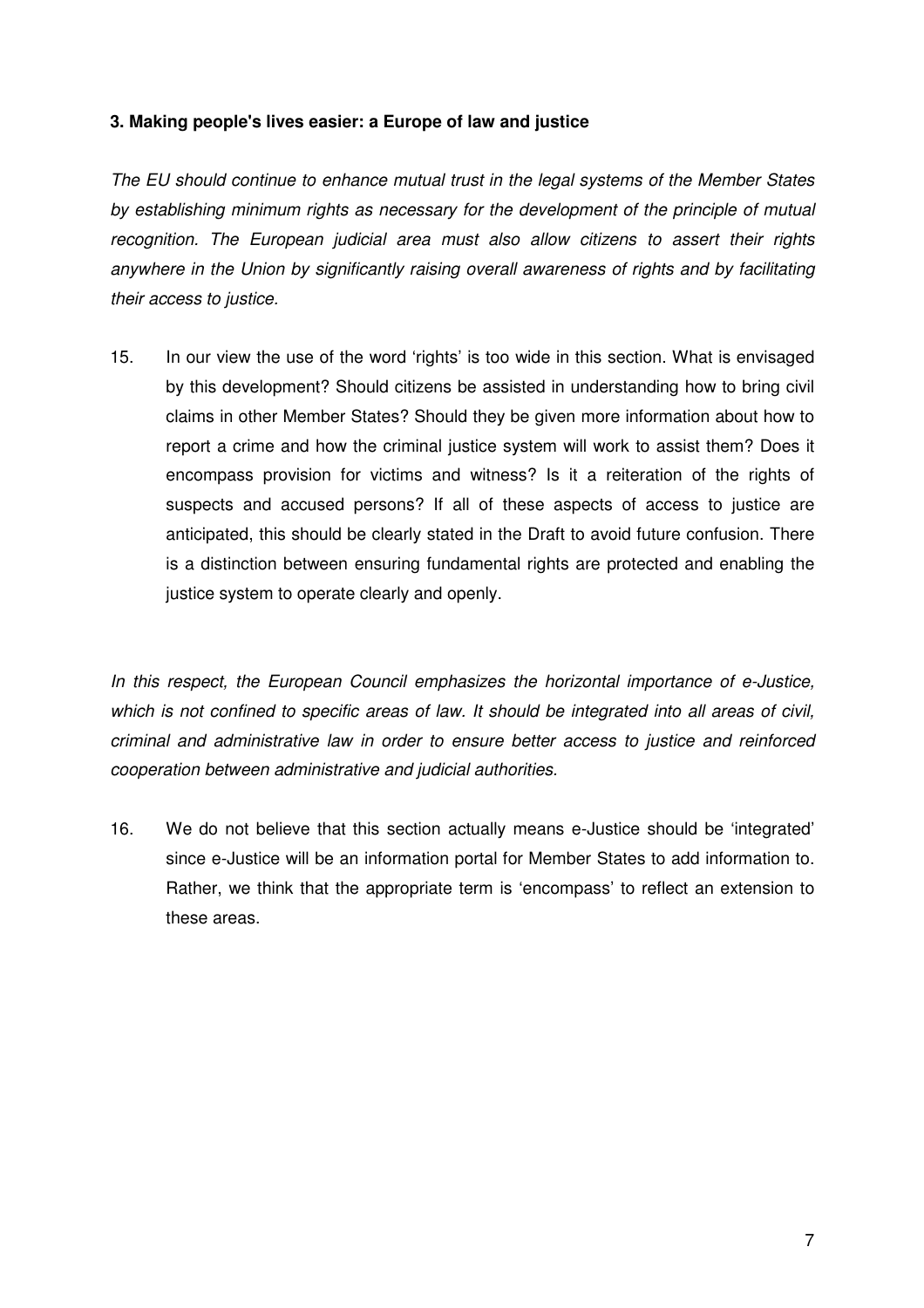#### **3.1.1 Criminal and administrative law**

In the face of cross-border crime, more efforts should be made to make judicial cooperation more efficient. The instruments adopted need to be more "user-friendly" and focus on problems that are constantly occurring in cross-border cooperation, such as issues regarding time limits and language conditions. In order to improve cooperation based on mutual recognition, some matters of principle should also be resolved. For example, there is a need for a horizontal approach regarding certain recurring problems during negotiations on the adopted instrument, e.g. Member States' authority structures and grounds for refusal.

17. We welcome this provision, which seeks to focus on reviewing and addressing the real concerns at cross-border level. We are concerned by the example given however. Member States should be entitled to review measures through scrutiny procedures and ensure that these accord with subsidiarity, competence and the rule of law. In any event, with the ordinary legislative procedure under Lisbon this will resolve the concern mentioned, and we wonder what the benefit of criticising Member States is here? If the Draft seeks to ensure that Member States fully engage with an issue and ensure that they appreciate the issues for consideration before refusing their consent, this could be better phrased. Equally, if it is suggested that grounds for refusal should be given in writing and made available in the public register, this would be helpful to the process of legislation and the development of future policy. It would also aid transparency and the understanding of citizens as to the process of law making in the EU.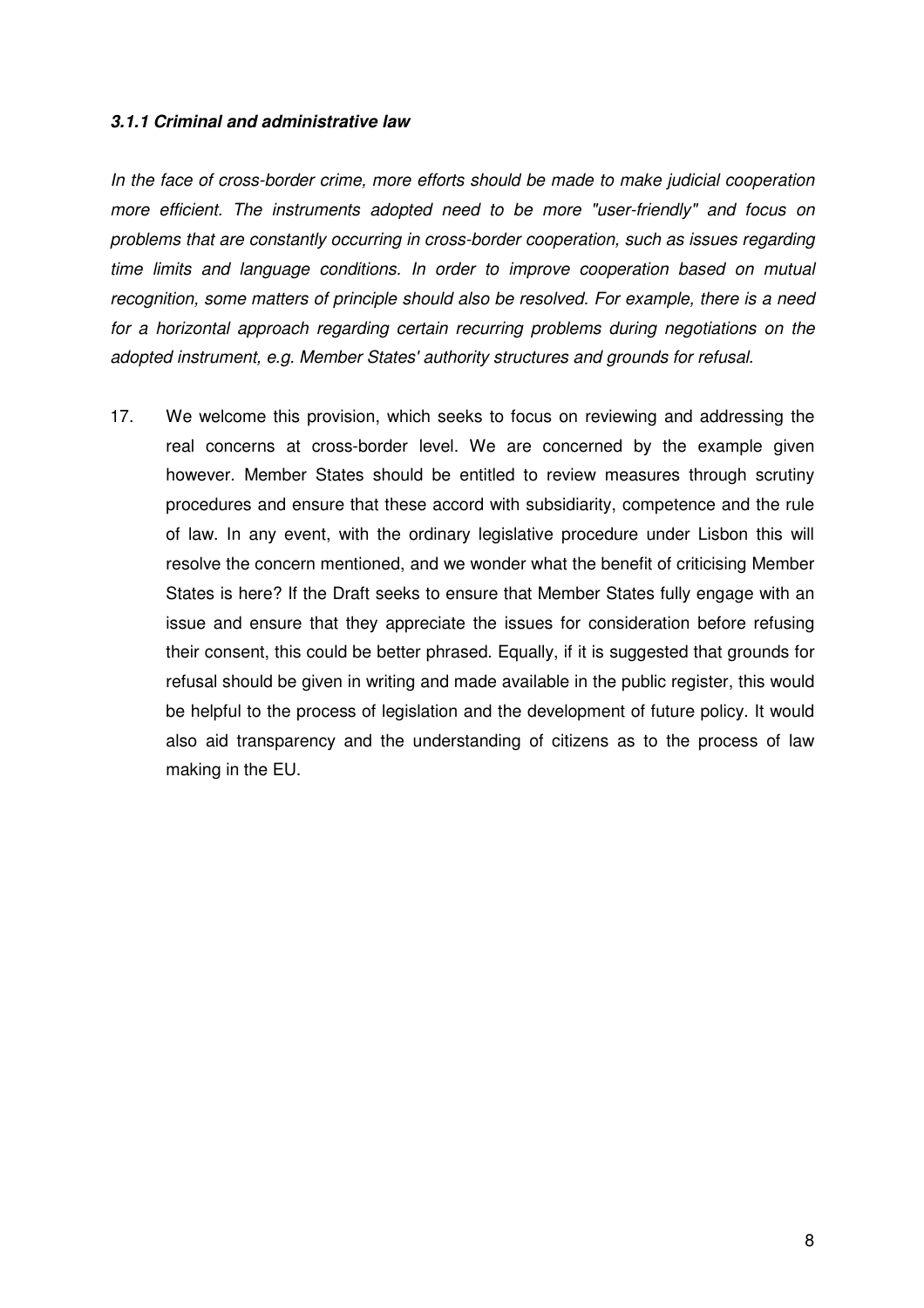The European Council considers that the setting up of a comprehensive system for obtaining evidence in cases with a cross-border dimension, based on the principle of mutual recognition, should be further pursued. The existing instruments in this area constitute a fragmentary regime which lacks efficiency and flexibility. A new approach is needed, based on the principle of mutual recognition but also taking into account the flexibility of the traditional system of mutual legal assistance. This new model should have a broad scope and should cover all types of evidence, taking account of the measures concerned. The European Council invites the Commission to propose

- a comprehensive legal instrument to replace all the existing instruments in this area, including the Framework Decision on the European Evidence Warrant, covering all types of evidence, including orders to hear persons by means of videoconferencing, and containing deadlines for enforcement and limiting as far as possible the grounds for refusal.
- 18. This provision is welcomed. The current instruments are fragmentary, overlap, and have not been sufficiently implemented. However, the EU and Council of Europe mutual legal assistance instruments in place already replicate each other in this area. We consider that focus should be placed on amendment to the EU instrument, which Member States are already familiar with, by additional protocol, to up date the new technologies and further types of evidence referred to here, rather than replicate yet again with a different type of instrument.

# **3.2.1 Training**

19. There is still no mention of defence practitioners in this section. This is disappointing. The obligations upon the prosecution and judicial bodies identified should extend to ensuring the relevant Bars and Law Associations require the same training programmes for defence practitioners, so as to ensure equality of arms for suspected and accused persons.

#### **3.2.3 Evaluation**

20. As mentioned earlier, this should point to effective evaluation through amendment to legislation where necessary (the need for proportionality in the European Arrest Warrant Scheme, as shown through the Working Group Final report on the fourth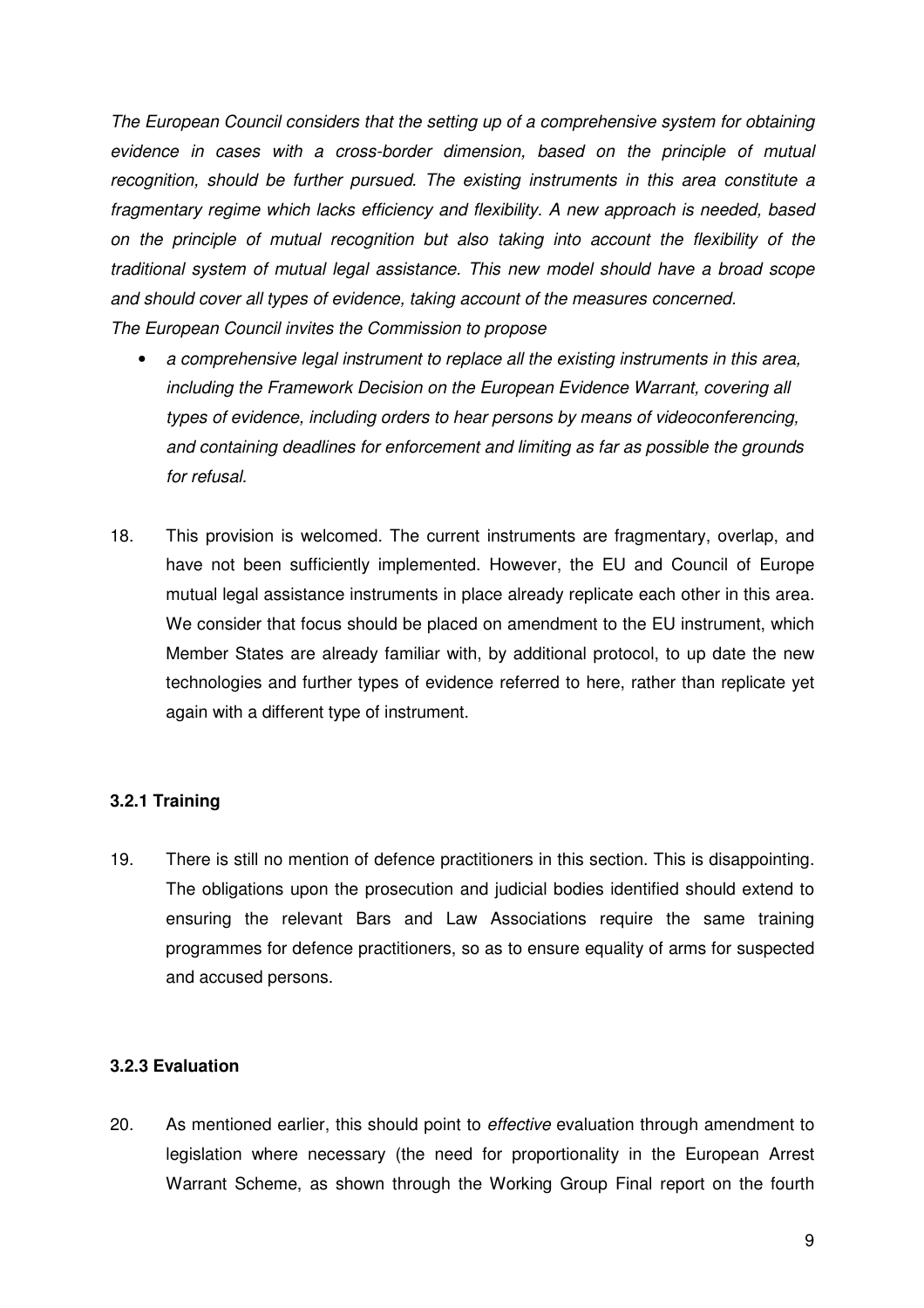round of mutual evaluations<sup>5</sup> (the Fourth Round Report) should be included as an example of where amendment could be considered).

#### **3.3.1 Criminal law**

 $\overline{a}$ 

In criminal law, certain offences having a typically cross-border dimension should become the object of common incriminations and common minimum levels of maximum sanctions.

21. We do not think it should be so conclusively presumed that all types of sanctions are equivalent or appropriate as between Member States. We would suggest that the section go on to include the qualification of 'so far as national laws allow'.

In the long term, it should be considered whether it is necessary to approximate all or most offences for which double criminality does not apply in the mutual recognition instruments.

22. We consider this short and unassuming paragraph to be quite concerning. We question the Treaty Base to such a course, and how that approach accords with the agreed development of mutual recognition as opposed to harmonisation? Whilst we encourage the development of laws against cross-border criminal activity, we cannot see how it is appropriate for domestic offences to be subjected to EU approximation, given the different moral, cultural and historical premises behind criminal offences. We would oppose the inclusion of this sentence in favour of continued attempts to develop mutual trust. It is ambitious and unsupported by the majority of Member States.

**<sup>5</sup>** Working Group Final report on the fourth round of mutual evaluations – The practical application of the European Arrest Warrant and corresponding surrender procedures between Member States, COPEN 68, 8302/2/09, 18.05.2009, p 15.